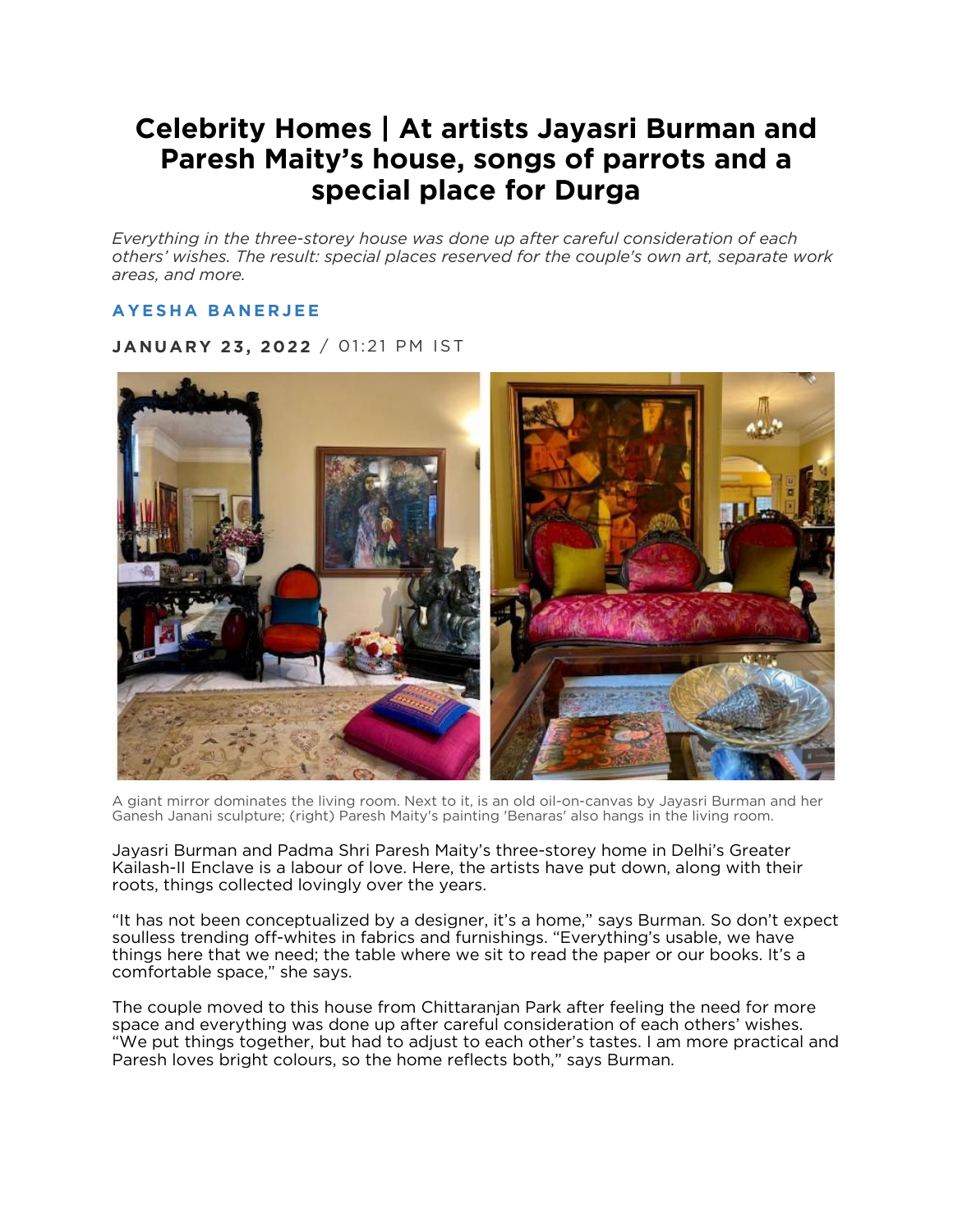And that's a relief, she laughs, because a friend had warned her about "couples often divorcing over petty quarrels while setting up their home".



Laxmi by Burman (left) next to a painting by Ganesh Pyne and Sculpture by Ravindra Reddy.

### **Poles apart**

"Paresh and I are like the North and South poles. He is disciplined, neat and organised, much better than I am, I feel," says Burman. "I am not a perfectionist, I like to laze around, do things differently, but *bhalo basha* (to love someone) translates to us being keenly aware of how the other person thinks. So we listen to each other and respect each other's thought processes."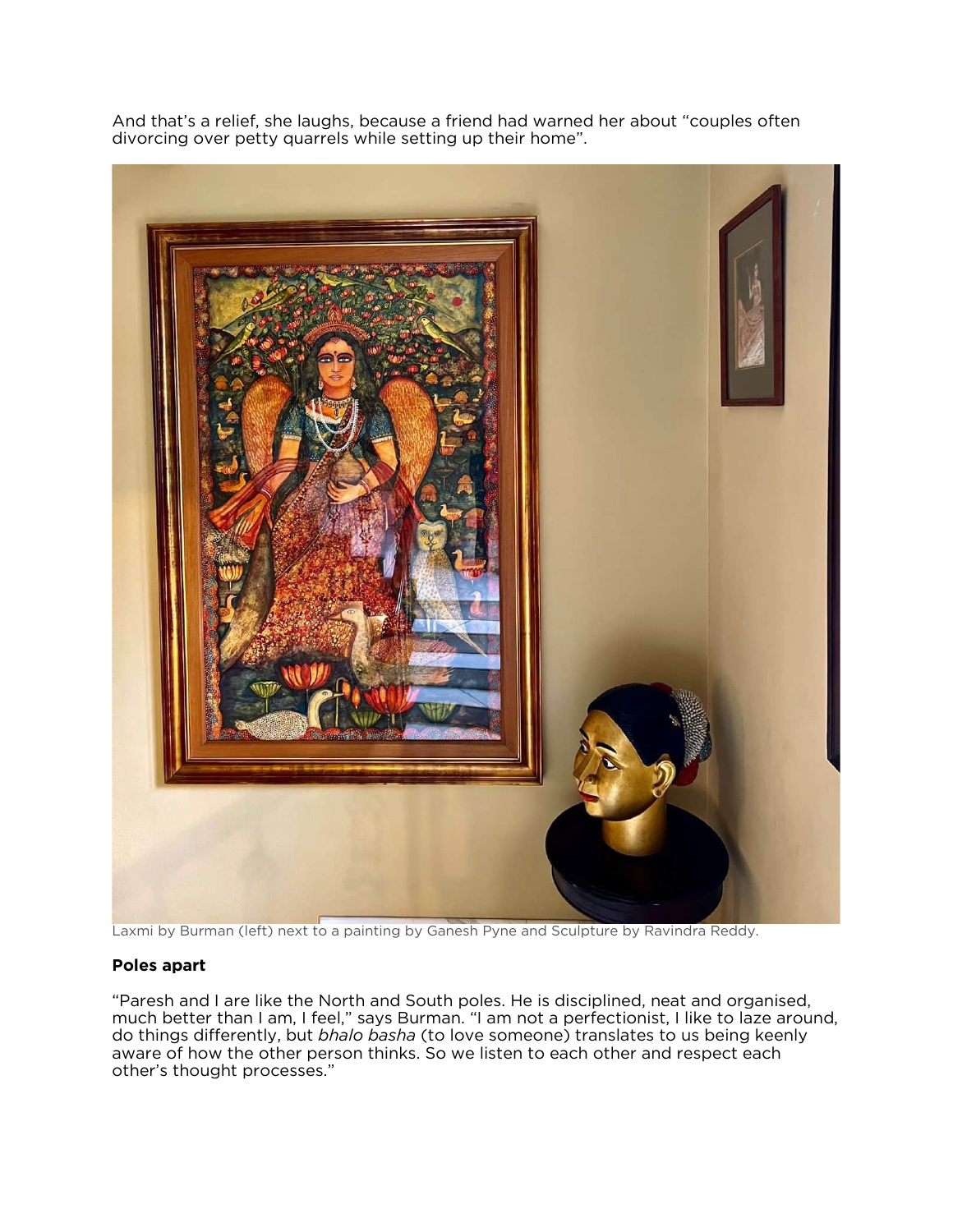Spaces also evoke childhood memories. "I grew up in Kolkata in a big house that had the typically Bengali *lal mejhey* (red flooring), a *dalan* (balcony) and a *pujo ghor* (puja room) on the roof terrace. We had a lot of people living at home, cousins and others, so it was a little crowded. That's why I liked to spend time in the *pujo ghor*. It was very peaceful," Burman reminisces. So the alcove in her current home is her favourite spot, a reminder of times past, where she is free to read if she wants to, laugh or weep if she wants to, or think if she wants to.

"It's like a doll's house when you are a little girl, it's your own space to play with," says Burman, even though it's not a secluded area. Everyone can access it from the bedroom or hall. Apart from a sofa, a television set and a study table, it has a *singhasana* (throne) presided over by Durga painted by Burman. For other thakur (idols), she religiously follows little rituals – bathing them, changing their garments and putting on their *ango bhushan* (jewellery).



The artist, who works mainly with watercolour and paints and sculpts devis and mythical figures, also uses the space to sketch, read and write, sometimes late into the night. The dining area with a table that's usually laden with Bengali fare.

#### **Bird's eye view**

An alumna of Kala Bhavan in Shantiniketan and the Government College of Art and Craft in Kolkata, Burman also considers herself lucky to have a house with a verandah that faces a government nursery. So the first things she gets to see in the mornings are green trees, parrots, pigeons, squirrels and shalik (common mynah).

"One never grows

up," she reminisces. "As children we thought that spotting a single mynah was not a very good sign, and even now, when older and worldly wise, one feels uneasy for an instant when one spots that single shalik. It's like becoming a child again," she says.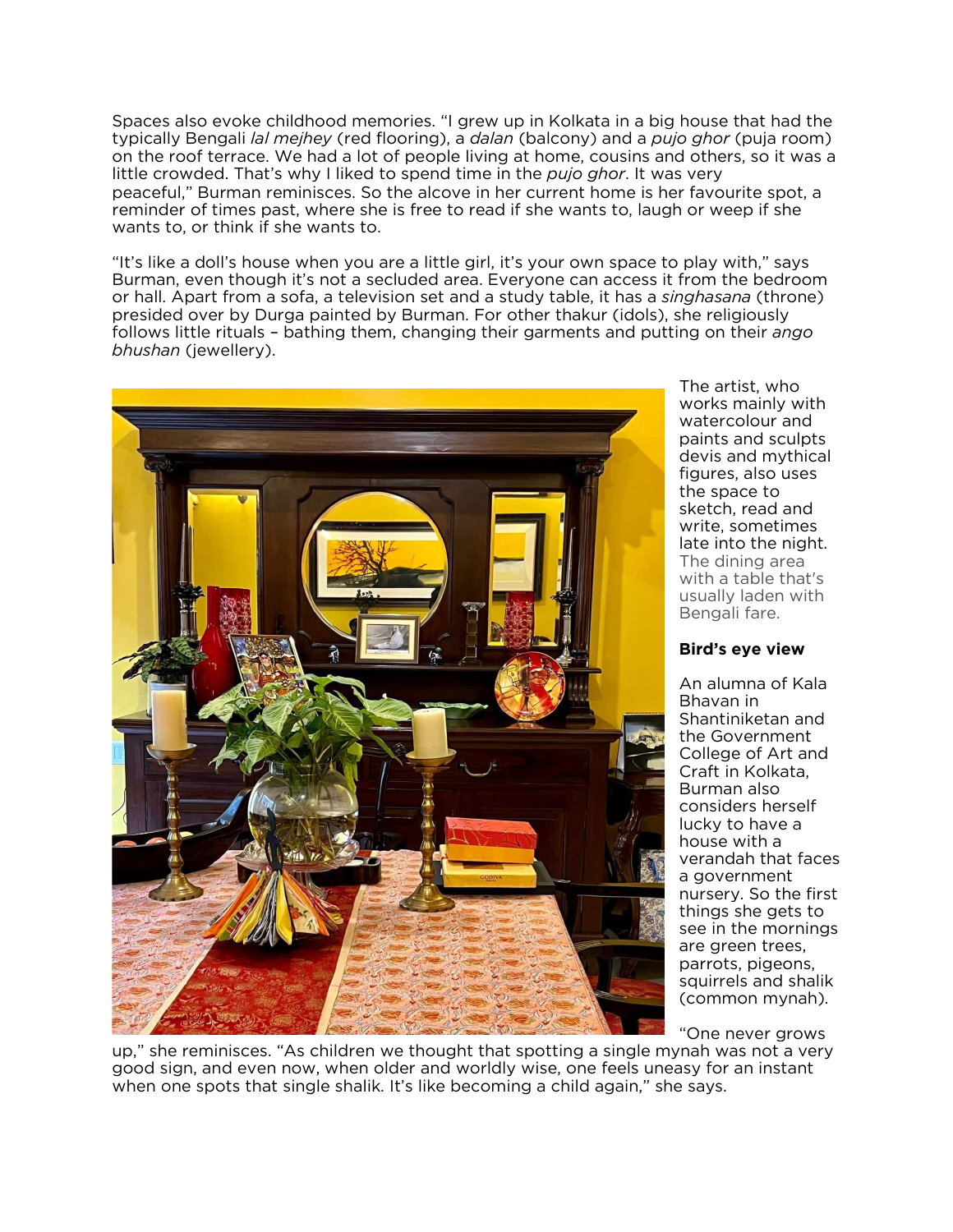Both from Bengal, Burman and Maity love to be reminded of their home state. So some parts of the house have traditional *patang chal* (black and white tile) flooring. Like her childhood home, the kitchen adjoining the dining room is huge where Burman, who has "grown up with so many people at home I cannot cook for one person" happily makes her *macher jhol* (fish in gravy), *chutney*, *dal* (lentils) and *bhat* (rice).

"My mother is from *purba* (East) Bengal (now Bangladesh) so my food has liberal doses of *paanch phoron* (five spices) and mustard oil. However, as we are a health-conscious family, we don't have oily, fried food. What's cooked is very light," she says.

Guests are entertained in the living room, where the furniture is more about comfort than aesthetic appeal.



The couple has special places reserved for their own art. Burman is particularly fond of the painting *Benaras*, by Maity. "This piece takes me back to the city that both of us love. We wander around the ghats and enjoy the beauty and colours of the place. I am mesmerised by how people there accept life, by their energy. Even the poorest of the poor seem so alive and happy. The woman selling things by the roadside does it with so much of grace."

Burman and Maity visit Varanasi almost every year and make it a point to be out on a boat on the Ganga when the night turns magical, lit by the flames of the evening aarti. It fires their imagination, runs as a theme in their work. "Mine is from a mythological point of view and Paresh does landscapes," says Burman.

The sculptures that stand in the garden include *Trinayana* by Maity and *Prakriti* by Burman. *Kiss*, sculpted by her husband, is very special too because "It has a certain dynamism, which gives you a good feeling", she says.

Apart from that, art by her kaku (uncle) Sakti Burman and his wife Maite Delteil, Ganesh Pyne, S.H. Raza, Satish Gujral and Ravindra Reddy also find pride of place on the walls, in the corners and in special niches.

The puja area, presided over by Durga painted by Burman.

### **Good vibrations**

Little things make a difference – the tulsi manch, for instance, in the garden where a diya and incense sticks are lit every day. One does not have to be particularly spiritual to do that, feels Burman, but the good vibrations do help.